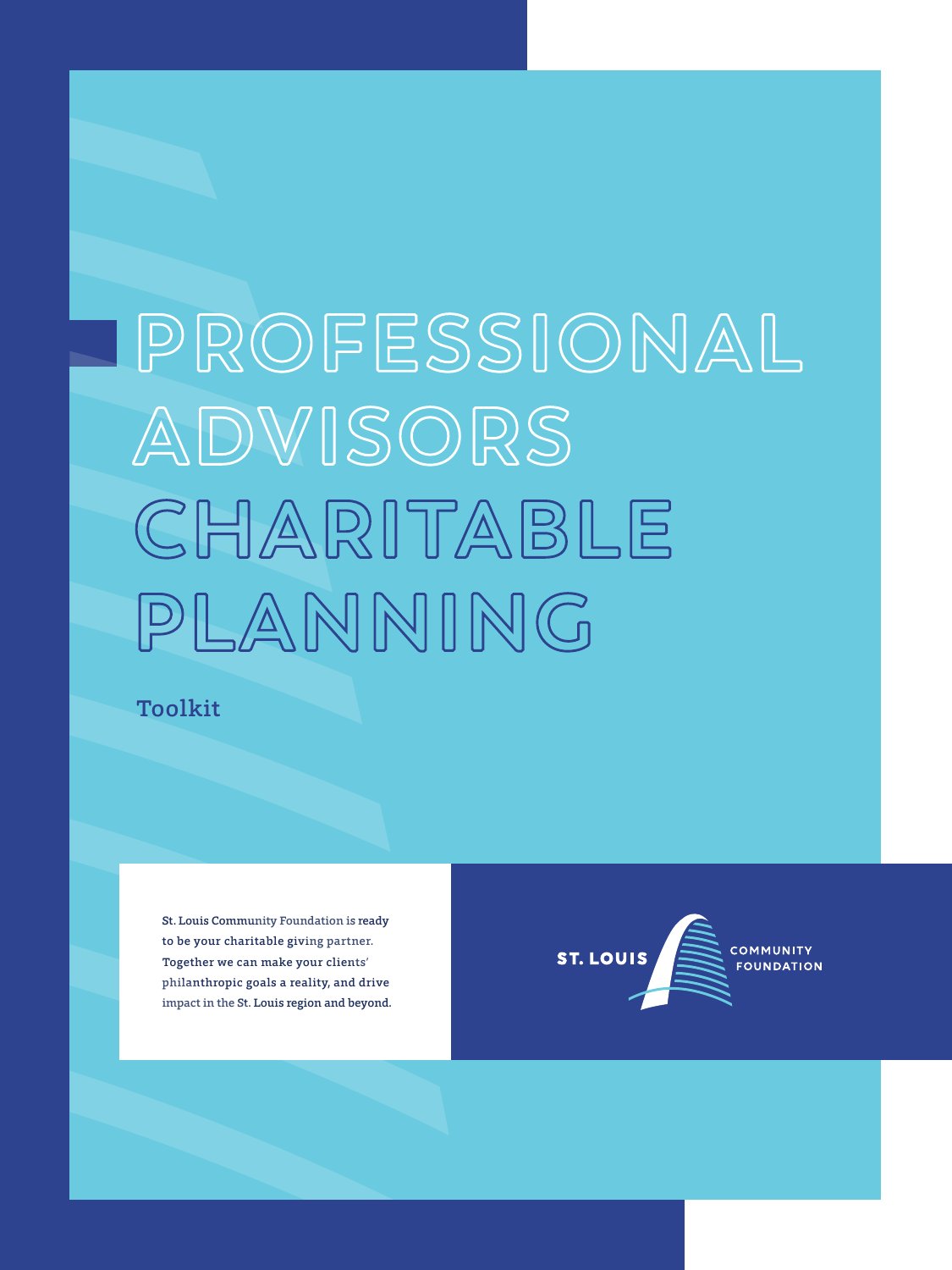Does your client want philanthropy to be easy? Would they like to give when they are ready on their timetable instead of having an annual payout requirement? If you haven't already, now is the time to have a conversation about establishing a donor-advised fund (DAF) through St. Louis Community Foundation. Our donor-advised funds make your clients giving more impactful and meaningful benefiting the causes they hold most near and dear to their hearts.

It's important that you ask your clients about their charitable giving and setting up a DAF. DAFs are everywhere now and your clients are going to be setting them up. If you don't start the conversation, clients may not think to consult with you when they are researching their options. **Clients can lock in an immediate tax deduction by contributing to a DAF, yet distribute the money, which grows tax-free, to their chosen charity or charities over time.**



**Clients may give grants locally, nationally or internationally to any nonprofit that is a 501(c)(3) organization.**

**Clients may participate at whatever level they choose to be involved from being active participants in every grant decision to simply recommending a series of scheduled grants.**

## **Charitable giving is on your clients' minds.**

**Donor-advised funds are our most convenient, flexible and enduring type of fund.** 

#### **1 2 3**

# **Why donor advised funds are our most popular giving solution**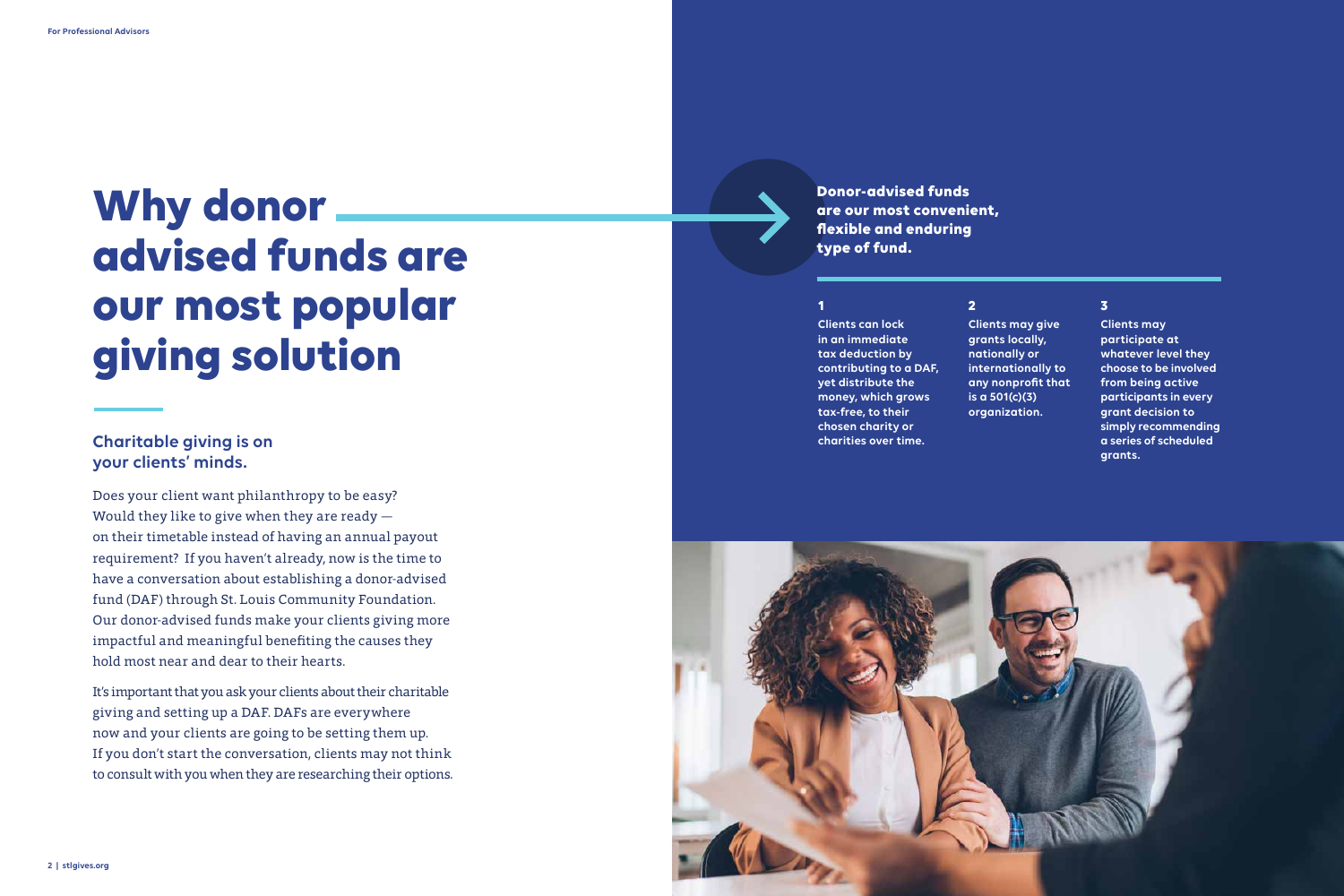## **Benefits of Donor Advised Funds**

**4 | stlgives.org**

Instead of having to personally track all their giving, clients can use a DAF as a centralized hub to simplify their philanthropy. One contribution can fund multiple donations to your clients' favorite charity or charities. In removing the administrative burdens of charitable giving, DAFs allow your clients to pursue a comprehensive, long-term strategy.

In the wake of crises or disasters, your clients can respond quickly. Charitable resources in a DAF are primed and ready for rapid disbursement.

Assets in a DAF are invested tax-free, enabling many clients to grant much more to charity in the long run. Often clients continue to work with their financial advisors to manage their DAF.

#### **Convenience**

#### **Flexibility**

#### **Increase Giving Potential**

A DAF can be a great option for those who wish to remain anonymous when making charitable gifts. Unlike private foundations, which require an annual report that discloses personal information on board members, grant recipients, and other information, DAF grants are made in the name of the managing charity, protecting the identities of the underlying donors.

#### **Confidentiality/ Anonymity**

Charitable giving encompasses more than just cash donations and stock gifts. You may be able to attain a new level of giving not previously considered possible through assets they already own.

#### **Gifting Complex Assets**

## **Growing Charitable Funds**

- 
- 
- 

### **12 Recommend a commend a larger de la partie de la partie de la partie de la partie de la partie de la partie de la partie de la partie de la partie de la partie de la partie de la partie de la partie de la partie de la p Financial Advisor to Manage Charitable Fund**

## **An Investment Management Partnership**

## **Your clients have two options**

Our DAF's, similar to all our funds, provide a value-added service that allows clients' to recommend financial advisors to manage the charitable assets. Our investment program offers the flexibility to customize how a client's charitable assets are invested to meet their charitable goals, whether they are immediate or long term.

For clients with charitable funds over a certain amount, the Community Foundation has the option to hire a financial advisor to develop an investment program. With this option your clients can benefit from investment management by an investment advisor they already know and trust.

Our financial advisor program is a winwin for you and your clients. Your client can use a DAF to support the causes they care about, and you can manage your client's charitable assets after they are donated to the fund.

Both you and your clients will have access to a knowledgeable staff of professionals who empower clients to become organized and efficient philanthropists.

The Community Foundation's investment pools allow your clients to match their investment strategy with their risk tolerance and long-term objectives for their fund. The pools are organized according to asset class and include the following:

- **·** Money Market
- **·** Balanced
- **·** Wealth Preservation
- **·** Growth
- **·** Social Responsibility.

#### **Select an Investment Mix Using the Community Foundation's Investment Pools**



even on our radar now.

**EDGAR SCHMIDT, LEGACY DONOR**

**"**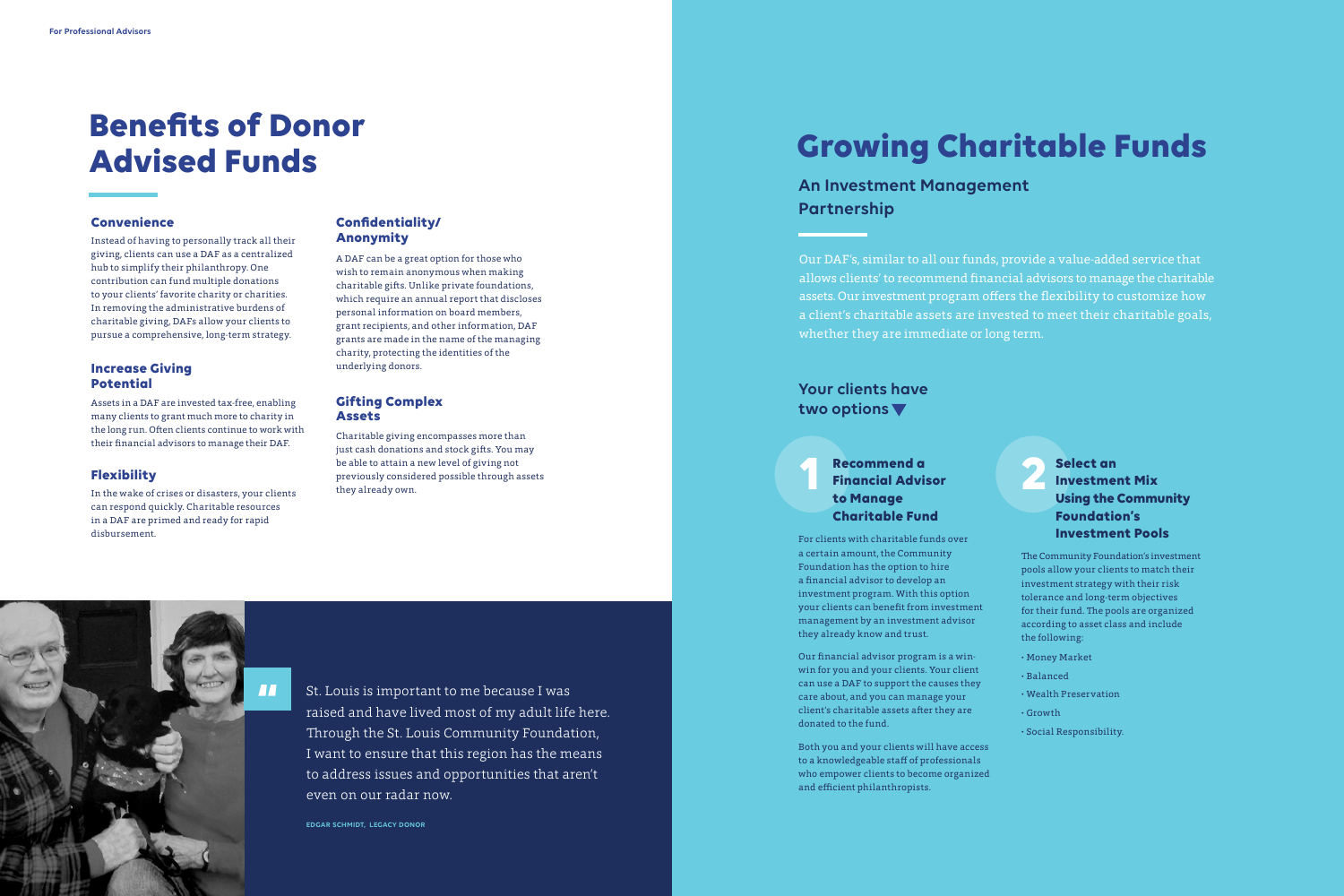## **Identify Your Ideal Clients**

St. Louis Community Foundation will work closely with you to tailor solutions for your clients. We will assist you to help your clients to meet their charitable giving needs, offer the maximum charitable tax deductions, and provide ways to incorporate charitable giving into their estate plans. Here are examples of how we can work with you and your clients.

### **Closely Held Business Owners**

## **Family Dynamics**

### **Philanthropy in Estate Planning**

### **Private Foundations Services**

Your client's personal net worth is tied up in a closely held company, but he wants to find a way to support programs and activities in his community.

Your client has more than enough assets to provide for her children, who are financially successful. She wants to provide for her children or grandchildren and make a difference philanthropically.

Your client has gotten "stuck" in estate planning, and you suspect that it's because thinking about the end of life is simply hard for her, as it is for many people.

Creating a private foundation can be a wonderful experience for your client and their family. It is a public affirmation of their philanthropic spirit and commitment to support charitable activities. However, many families later discover that managing the foundation's affairs is not as simple as it seemed. It has become a burden, the process of making annual distributions has become a challenge, the logistics of administration are taking away from the joy of giving, or the trustees or directors are no longer able to serve or have lost interest in serving.

Donate a portion of his company's stock to establish a fund. The company, or current stockholders, may buy back the stock.

Establish a fund in the name of the family for a

#### purpose that is meaningful

to the family. A DAF may bring them together to recommend grants.

Give the client something positive to think about, like sustaining a valued institution or helping others through a Legacy Fund.

The Community Foundation offers options to address concerns about private foundation management and philanthropic impact.

We can work with you and your client to determine the best option and facilitate the process.

Option 1: We perform administrative service for client's private foundation.

Option 2: Client supplements a private foundation with a DAF.

Option 3: Client converts their private foundation to a DAF.

He earns an income tax deduction for the fair market value of the appreciated stock, while control of the company stays with known parties.

Your client knows her gift will sustain the family name and has the potential to pass on philanthropic values to successive generations.

Focusing on something future-oriented like a legacy to the community creates a sense of personal satisfaction that may be enough to create a sense of closure in the estate planning process.

The Community Foundation alleviates the administrative burdens associated with a private foundation and is ready and able to provide our expert services to ensure the charitable goals that inspired your client to create the private foundation are continued in a cost effective, thoughtful and impact-full manner.

If desired, current trustees, directors and/or family members stay actively involved in the most critical aspect of giving – how grant dollars get put to work in the community.

#### **SCENARIO**

#### **SCENARIO**

#### **SCENARIO**

#### **SCENARIO**

**OUR SOLUTION**

**OUR SOLUTION**

#### **OUR SOLUTION**

#### **OUR SOLUTION**

**BENEFIT TO CLIENT**

#### **BENEFIT TO CLIENT**

### **Liquidity Events**

Your client earns a large yearend bonus or commission, sells a business, receives an inheritance, etc. She likes the idea of making a long-term donation to organizations or institutions in her community but wants to take her time deciding which charities to benefit rather than rushing to decisions before the end of the tax year.

Create a fund with the Community Foundation.

Depending on the nature of the liquidity event, your client has the flexibility to control the timing of the transfer of assets to her charitable fund at the Community Foundation.

Your client earns an immediate tax deduction and has immediate access to our expert professional staff for help with grantmaking and philanthropic strategy - all on her own timetable.

#### **SCENARIO OUR SOLUTION BENEFIT TO CLIENT**

#### **BENEFIT TO CLIENT**

### **No Children to Inherit**

Your clients do not have children and have more than enough in their estate to appropriately remember special loved ones.

We can preserve your clients' legacy through a Legacy Fund, in which our team carries out your

clients' wishes.

Your clients can create a lasting legacy in their community, saving taxes at the same time.

**SCENARIO OUR SOLUTION BENEFIT TO CLIENT**

#### **BENEFIT TO CLIENT**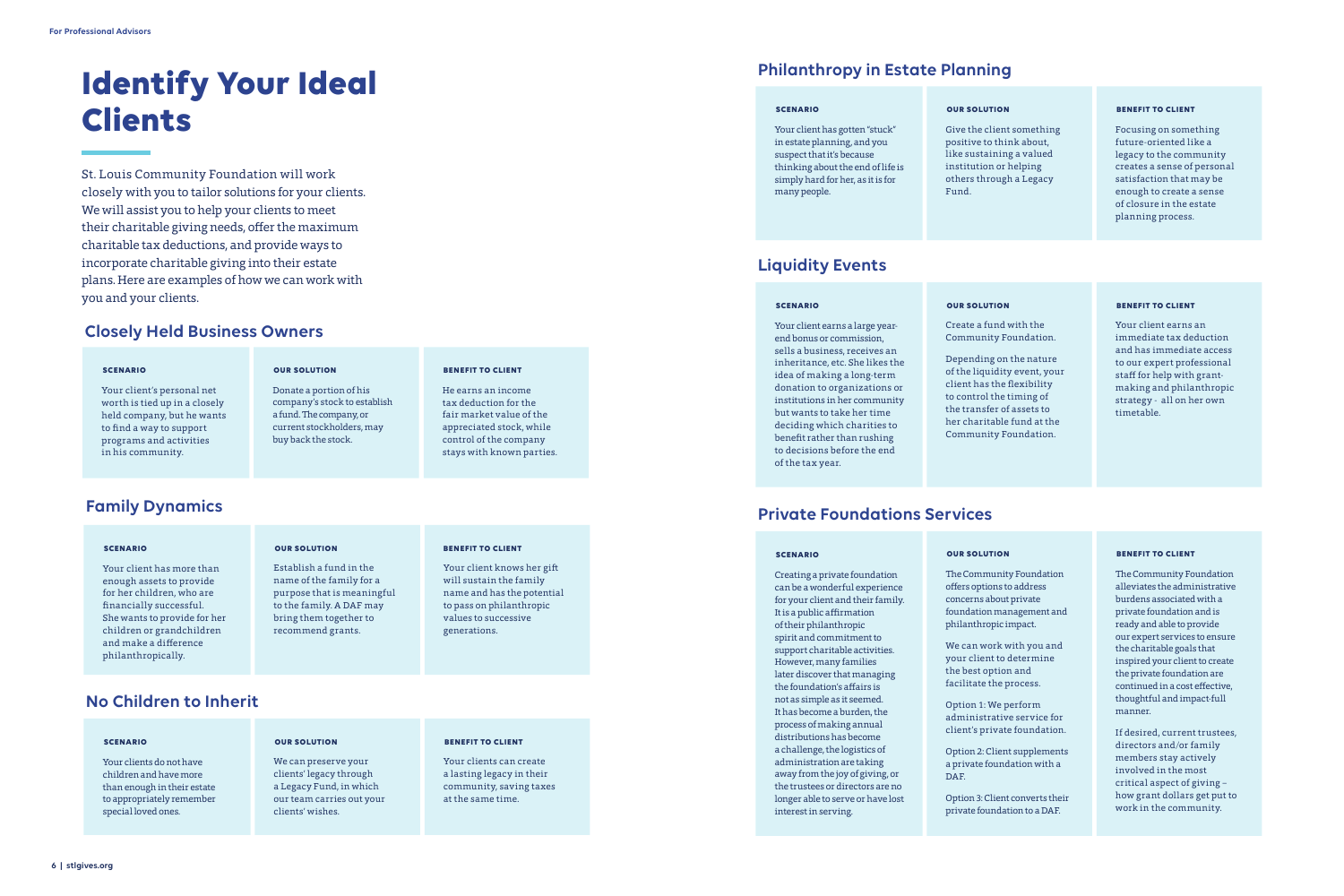

## **Charitable Conversation Starters**

Professional advisors often ask us for our advice on how to begin a discussion about charitable giving with their clients.

#### If the answer to any of the above questions is **"yes,"** then you have opened the door to a deeper conversation. **Some follow-up questions to consider are:**

**Are there charitable organizations that you support on an annual basis?**

**Would you like to include any of these organizations in your financial or estate plan?**

**If there were a way to shift dollars from taxes to charity, would you be interested in exploring the options?**

**Would you cure a disease, educate children or provide clean water and food?**

**What issues, problems, disease or social conditions concern you?**

**How does it affect your charitable decisions?**

**Would you give more money or time towards it if you could?**

## **To whom do you annually make gifts? (Listen to their current charitable causes.) How did you get involved with the organization? How would you prioritize them? Why? Which of your past charitable gifts have given you the most satisfaction? The least? Why? Given your other commitments, how much time do you have to devote to charity? What level of recognition and visibility interests you? When you think of charities you support, what do you want those charities to resolve or provide? Would you want to leave a legacy and what would it be? What values would you like to pass on to your descendants?** If you had resources to give to charity, how would you spend it? **Client's Charitable Wishes**

**Would you like to include any of these organizations in your financial or estate plan?**

**Are there charitable organizations that you support on an annual basis? 1 2 3**

**If there were a way to shift dollars from taxes to charity, would you be interested in exploring the options?**

How did your parents handle their charitable giving?

If you could solve a problem in our community, country or world, what would it be?

#### **Family Giving History**

#### **Community Needs**

## **Gain access to a full range of expert services**

There is an inherent joy that arises from giving to others, but we strive to ensure that the process itself is also rewarding. Our approach is based on developing a personal partnership with you and your clients, allowing us to craft a customized giving plan to maximize the impact of their charitable endeavors.

A dedicated relationship manager, in conjunction with our team of giving experts, can help define or refine short-and long-term goals and strategies, identify emerging opportunities and develop a family giving plan for current and future generations.

When it comes to the special considerations that arise with family philanthropy, we are adept at developing strategic long-term plans, including opportunities for new generations to engage in charitable endeavors now and succession plans for family funds into the future.

We can provide unbiased cause research, nonprofit evaluation and site visits for organizations of interest. Additionally, we offer a variety of educational resources, including access and support from issue experts and like-minded donors.

Unlike a private foundation with public reporting requirements, a Community Foundation charitable fund or foundation can safeguard a donor's privacy at any level desired. We are also able to manage relations with grantees and beneficiaries, handle correspondence and more.

All donor grantmaking can be managed through our secure DonorCentral platform, which provides online access for monitoring transactions, returns and assets.

#### **Philanthropic Consultation**

#### **Family Philanthropy**

#### **Nonprofit Research**

#### **Anonymous Giving**

#### **Online Services**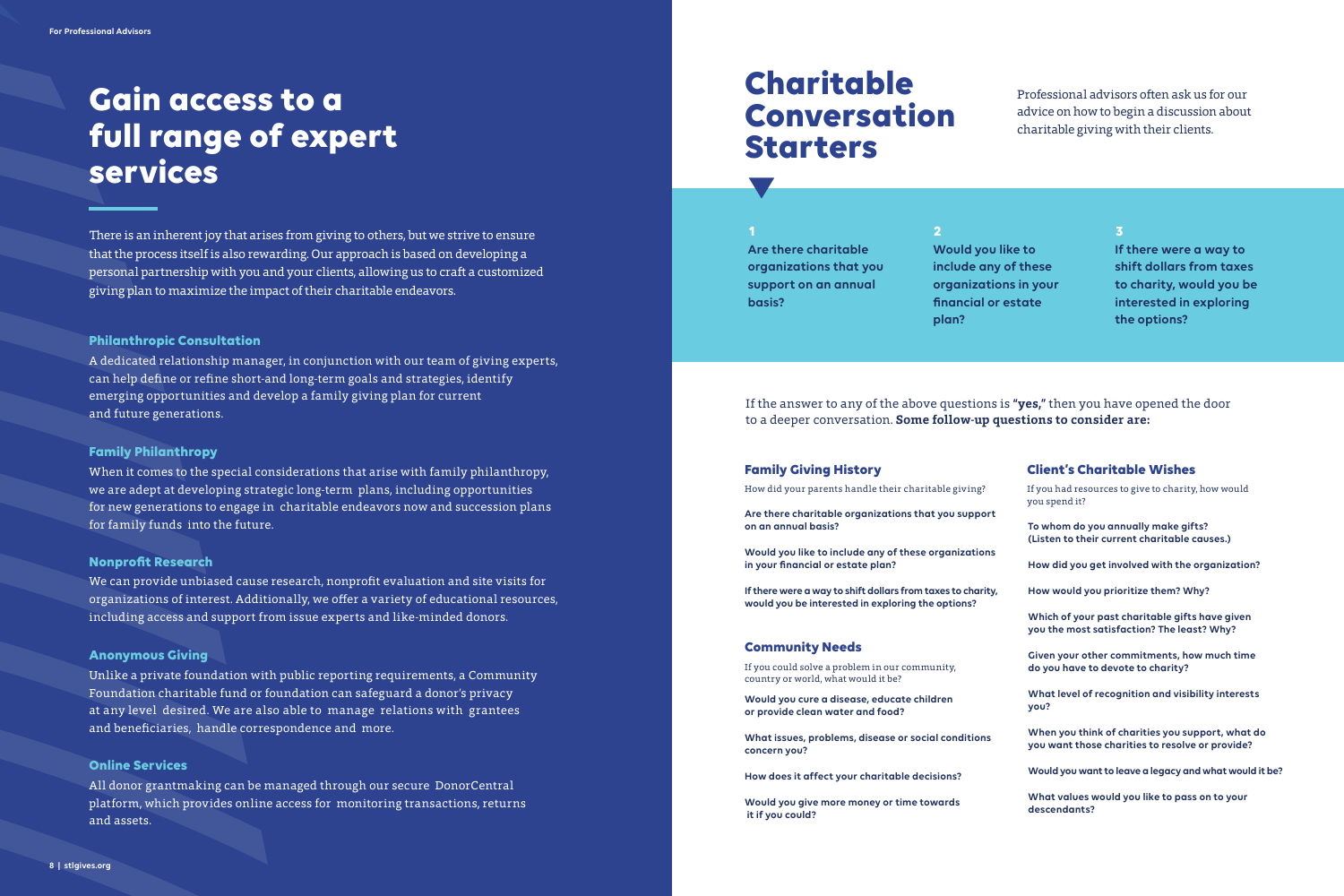To be a multigenerational advisor, it's important to discover who the next generation of your clients are, what they expect, and what matters to them. A relationship with their parents, and grandparents is just the beginning. The next generation clients have learned their values from them; yet their personalities have been shaped by a different set of world events and conditions and are digital natives. Going forward, you can help them find their place in their family's story and legacy.

## **Family Matters**

# **INSPIRING GENERATIONS**

**1**

**2**

# **3**

Our relationship managers can work with your client's family to explore causes and issues they care about and help guide their charitable decisions for years to come.

Few things bring a family together more than working hand-in-hand and improving the lives of those who need it most. We can help craft personalized volunteer opportunities based on areas of interest.

By creating a fund for your clients children or family members, you help them discover the magic of giving and develop a lifelong commitment to service and community. They gain access to our comprehensive suite of charitable services, and you have the ability to view their fund's activity.

## **Create a Giving Plan**

## **Make an Impact, Together**

## **Light a Spark**

**The Community Foundation can assist your clients to**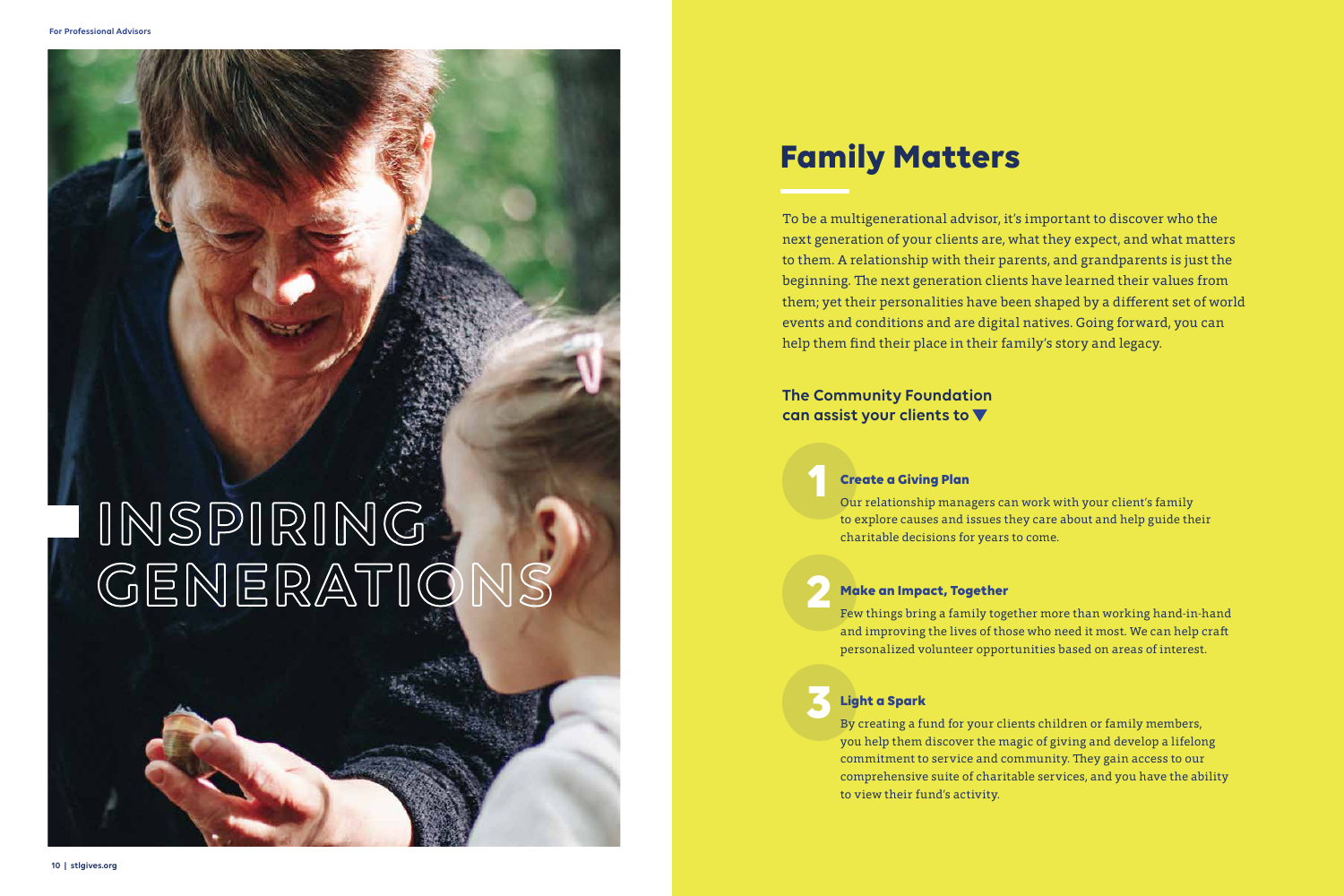## **Giving Complex Assets with Ease**



**An income tax charitable deduction for the fair market value on the date of contribution.**

**Minimized capital gains tax: Capital gains tax generally does not apply to assets donated to charity.**

Do your clients own an interest in a privately held LLC, private company (C- Corp ) or S-Corp stock?

Beyond cash equivalents and publicly traded stock, your clients can also contribute more complex assets to the Community Foundation. Complex assets involve many steps to transfer and are typically illiquid. Donating complex assets may be more tax efficient than contributing cash or stocks and can provide liquidity for your client's charitable giving.

Donating a portion of the client's interests to charity ahead of time could result in **two major benefits:**

We specialize in simplifying the conversion of complex assets into charitable contributions so that the giving experience is not unnecessarily complicated by the giving process. Not only do we accept a broad range of assets that many commercial brokerage firm funds cannot accommodate, we are equally flexible regarding the organizations to which your clients choose to give.

Processing a complex asset takes expertise. Each asset type comes with its own set of issues and rules that must be followed. Rely on our expertise to help your client quickly and easily donate hard-to-value assets to charitable funds.

Clients interested in contributing a complex asset must consult with their legal, tax and financial advisors before deciding.

**Subsequent sales of assets must not be prearranged.**

**Independent reports/ background may be required depending on the asset.**

**In most cases, the Community Foundation's policy is to liquidate the asset as quickly as possible.**

**All transfers of assets are irrevocable. 1 3 5**

**Qualified appraisals are required for all gifts other than cash or publicly traded stock to establish the value of gifts for federal income tax purposes to comply with IRS regulations.**

**Considerations for all complex assets:**

#### **2**

 $\blacksquare$ 

#### **4**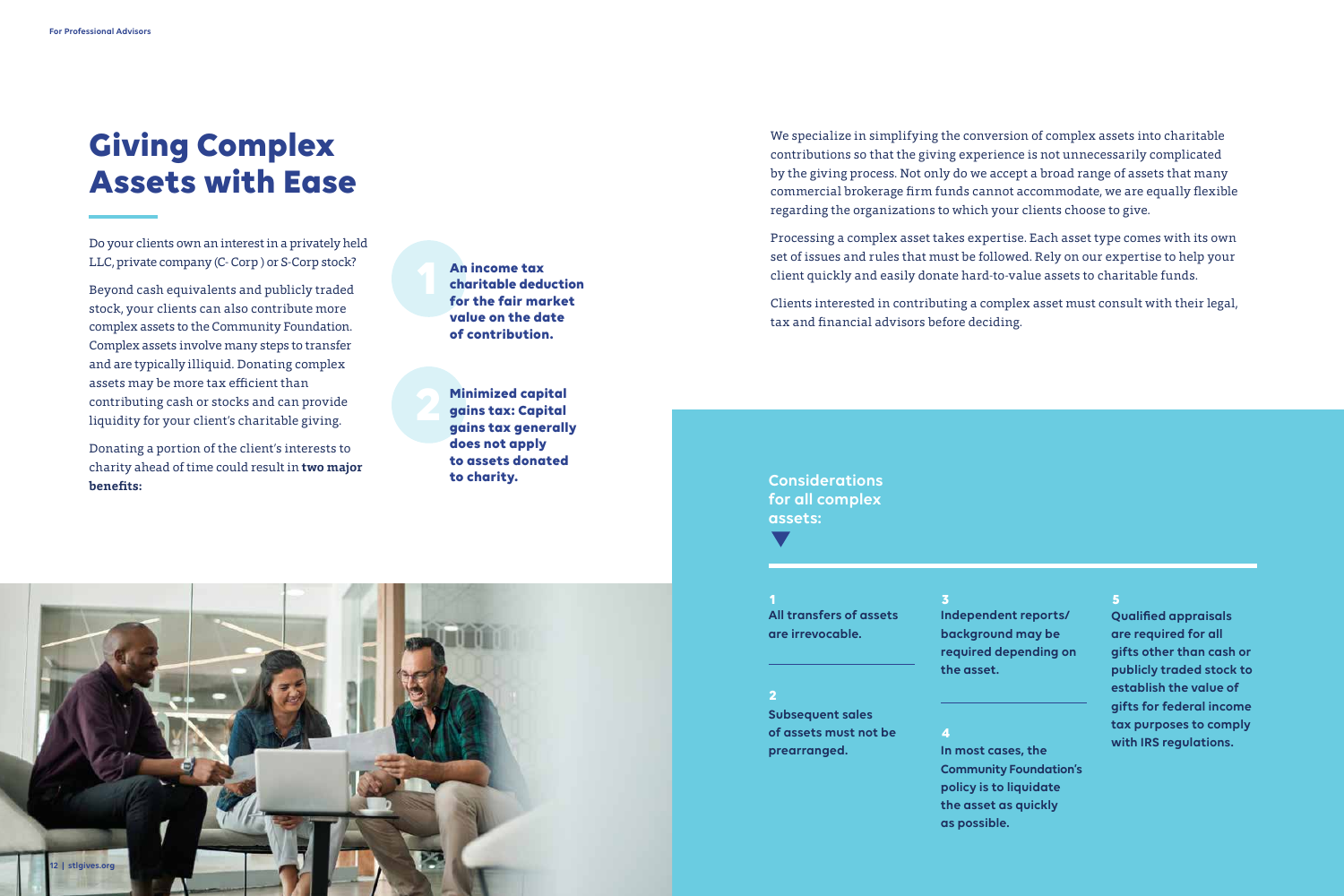## **Charitable Fund Options**



| <b>Donor Advised Funds</b>                                                                                             | <b>Private Foundation</b>                                                                           |  | <b>Fund Types</b><br>& Minimums                                                   | <b>Reason for</b><br><b>Selection</b>                                                                                                                                                                                                                                                                       | <b>Areas of Interest</b><br>& Type of Support                                                                                                                                                                         |
|------------------------------------------------------------------------------------------------------------------------|-----------------------------------------------------------------------------------------------------|--|-----------------------------------------------------------------------------------|-------------------------------------------------------------------------------------------------------------------------------------------------------------------------------------------------------------------------------------------------------------------------------------------------------------|-----------------------------------------------------------------------------------------------------------------------------------------------------------------------------------------------------------------------|
| $\boldsymbol{\mathsf{N}}$<br>Quick and easy to establish                                                               | Multiple filings required to obtain tax-exempt<br>status                                            |  | <b>DONOR ADVISED FUND</b><br>\$10,000                                             | Donor can lock in an immediate tax<br>deduction, yet distribute the money,<br>which grows tax-free, to their chosen<br>charity or charities over time. Donor<br>can simplify giving, support multiple<br>charities, and have experts available to<br>assist in grant-making decisions if or<br>when needed. | Donor may recommend grants locally,<br>nationally, or internationally to any<br>nonprofit that is a registered 501(c)(3).                                                                                             |
| $\blacktriangledown$<br>Exempt from annual 5% minimum<br>distribution requirements                                     | Subject to monetary penalties if required<br>minimum distributions are not made                     |  |                                                                                   |                                                                                                                                                                                                                                                                                                             |                                                                                                                                                                                                                       |
| $\sim$<br>Exempt from investment excise tax                                                                            | Generally subject to a 1.39% tax on net<br>investment income                                        |  | <b>SCHOLARSHIP FUNDS</b><br>\$50,000 Endowed<br>\$25,000 Non-Endowed              | Donor supports students by crafting a<br>unique scholarship program. STLCF can<br>assist in establishing the scholarship<br>parameters and can fully administer<br>the scholarship process and distribution<br>of funds.                                                                                    | Donor determines scholarship<br>parameters such as: areas of study, size<br>of awards, number of awards per year,<br>renewability or term, academic level<br>(K-12, trade school, undergraduate,<br>postgraduate).    |
| $\blacktriangledown$<br>Tax deduction up to 60% of adjusted gross<br>income for cash gifts                             | Tax deduction up to 30% of adjusted gross<br>income for cash gifts                                  |  |                                                                                   |                                                                                                                                                                                                                                                                                                             |                                                                                                                                                                                                                       |
| $\blacktriangledown$<br>Tax deduction up to 30% of adjusted gross<br>income for most gifts of appreciated assets       | Tax deduction up to 20% of adjusted gross<br>income for most gifts of appreciated assets            |  | <b>DESIGNATED FUND</b><br>\$10,000                                                | Donor supports one or more favorite<br>charitable organization(s) in perpetuity<br>or over a term of years. STLCF monitors<br>each selected organization to ensure<br>that grant dollars are used as intended.                                                                                              | Donor names charitable organization(s)<br>and type of support. STLCF ensures your<br>philanthropic legacy by redirecting<br>grant dollars if a chosen organization<br>closes or changes its mission.                  |
| $\blacktriangledown$<br>Fair market value deduction for most gifts of<br>appreciated assets, including publicly traded | Cost basis deduction for most gifts of appreciated<br>assets except publicly traded stock           |  | <b>FIELD OF INTEREST FUND</b><br>\$10,000                                         |                                                                                                                                                                                                                                                                                                             |                                                                                                                                                                                                                       |
| stock                                                                                                                  |                                                                                                     |  |                                                                                   | Donor creates a resource to address<br>issues related to a specific cause,                                                                                                                                                                                                                                  | Donor states an area of charitable<br>interest and/or type of support - such                                                                                                                                          |
| $\boldsymbol{C}$<br>Contributions and grants anonymous from<br>the public when desired                                 | All contributions and grants available for public<br>inspection on tax return                       |  |                                                                                   | population, or geography.                                                                                                                                                                                                                                                                                   | as the arts, education, health and human<br>services, or the environment. Donor<br>defines the area - as broad or narrow<br>as your client may choose.                                                                |
| Donor free from filing annual federal and<br>state tax returns                                                         | Donor must file annual federal and state tax<br>returns                                             |  | <b>COMMUNITY</b><br><b>ENDOWMENT FUND</b><br>No gift is too small<br>or too large | Highest and best use of philanthropic<br>assets is an objective met when your<br>client contributes to the Community<br>Endowment Fund (CEF).                                                                                                                                                               | Grants from the CEF are applied to the<br>community's most pressing needs.<br>No matter how circumstances and<br>organizations may change in the future,<br>the CEF will never become obsolete<br>or misappropriated. |
| $\boldsymbol{\mathsf{v}}$<br>Not subject to most excise taxes that apply to<br>private foundations                     | Subject to monetary penalties and risk of losing<br>tax-exempt status for violation of self-dealing |  |                                                                                   |                                                                                                                                                                                                                                                                                                             |                                                                                                                                                                                                                       |

## **Comparing Charitable Options**

St. Louis Community Foundation has helped clients carry out their charitable wishes for over 100 years. With a comprehensive platform of charitable tools and expertise receiving all types of assets, we can customize solutions to meet your client's unique needs.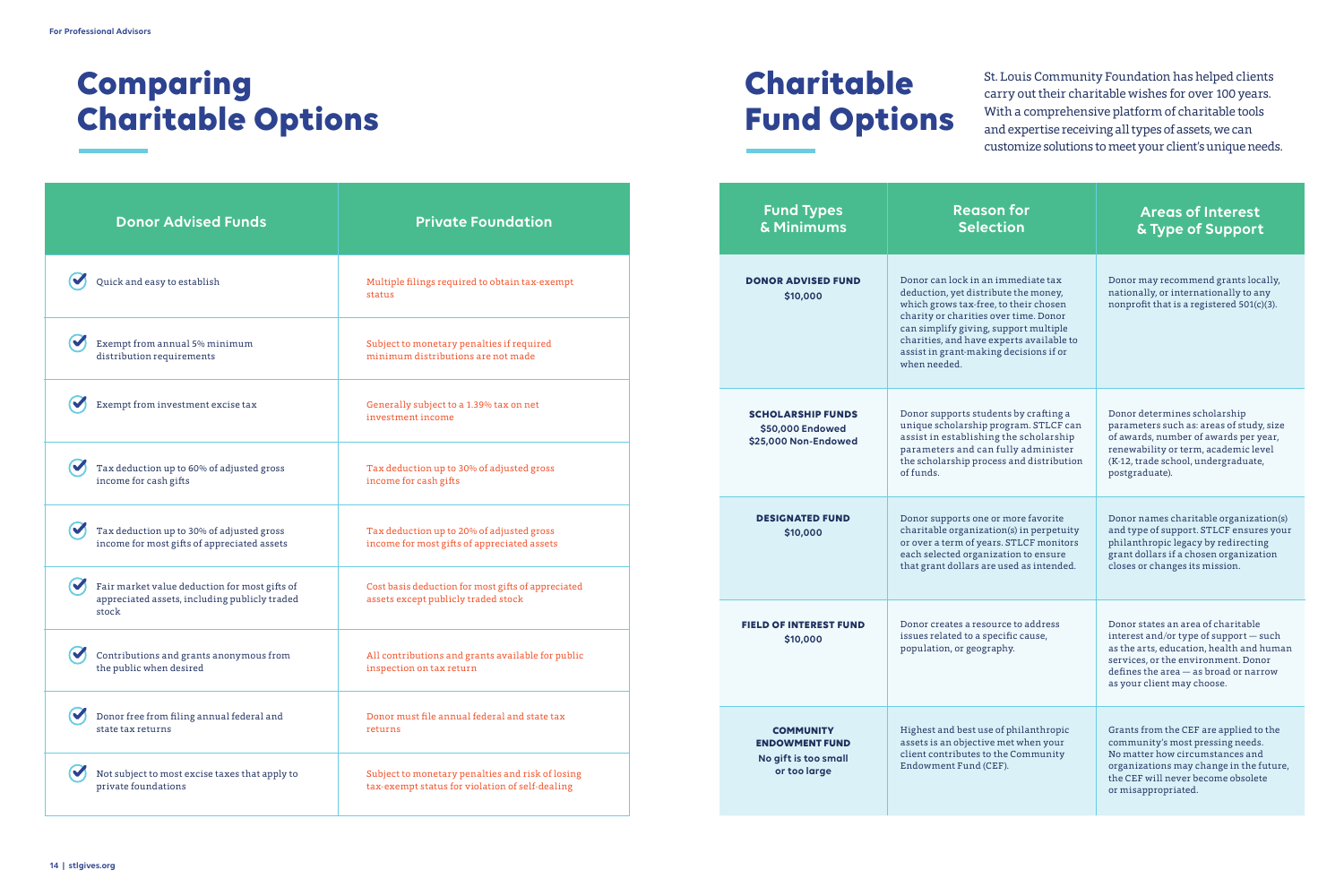# GIVING NOW **AND BEYOND**

The emotional and financial benefits of a planned gift can be substantial. Knowing all of your client's options can help make their giving more effective as well as more favorable to their estate. Working with you, the Community Foundation can offer your clients several options to create a lasting philanthropic legacy for them and their family.

### **Funding Charitable Intentions**

**1**

**2**

**2**

The simplest way for your client to make a planned gift to a charitable fund is for your client to make a bequest in their estate plan. Including the Community Foundation among the beneficiaries of their estate plan ensures that your clients' philanthropic wishes will be honored.

Inheritances from IRAs and 401(k) or 403(b) plans can be subject to both income and estate taxes. Your client designating their charitable fund as a beneficiary of some or all of a retirement plan account is a very tax-efficient method of supporting their philanthropic legacy. The full amount distributed to a charitable fund remains available to implement your client's philanthropic plan because the Community Foundation does not pay income taxes. In addition to permanently avoiding deferred income taxes, the amount distributed to their charitable fund also reduces the size of their estate, therby avoiding potential estate taxes.

Many clients interested in philanthropic giving have already seen their children graduate from college and have paid off their mortgages. Chances are excellent that they have more life insurance coverage than they need — and can afford to give more than they originally thought possible. When donating a life insurance policy to their fund at the Community Foundation, your client will receive an income tax deduction for the value of the policy at the time of transfer — generally the lesser of the policy's fair market value or the client's calculated cost basis. We can cash in the policy or hold the policy until the death of the insured. Your client can make tax-deductible contributions to the Community Foundation for the premium payments if the policy is retained.

Additionally, your client may retain the policy and simply name the Community foundation as a beneficiary, providing a great way to leverage a substantial legacy gift to their community.

### **Bequest**

#### **Retirement/IRA Plans – Charitable Beneficiary**

#### **Life Insurance**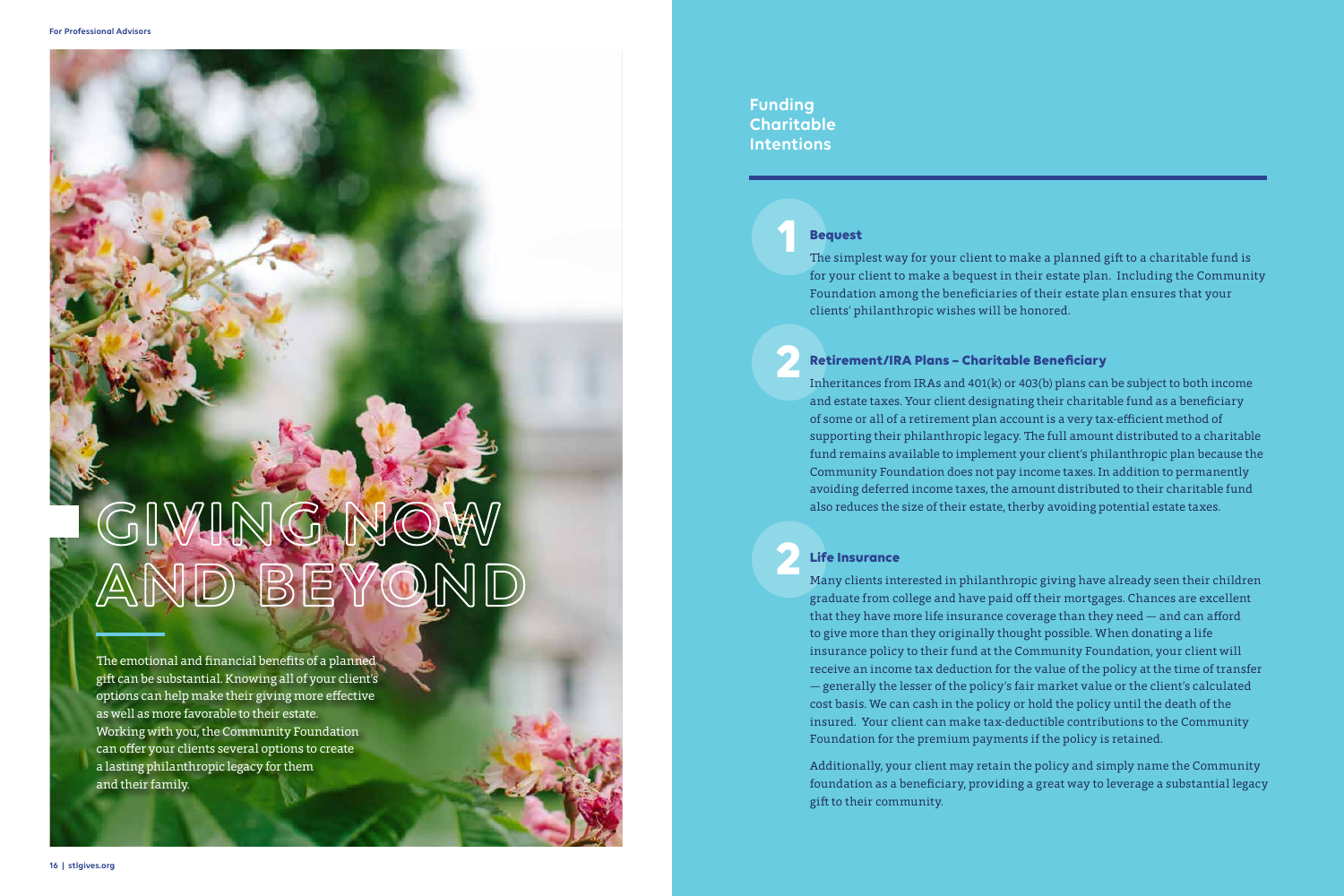

purposeful philanthropy that connects<br>
community and donors to build and prese The Community Foundation inspires community and donors to build and preserve a more equitable and vibrant region, now and forever. We are committed to our fundamental roles of helping donors create personal legacies, investing donor funds for maximum returns with minimum risk, and playing a leadership role in tackling our communities' most challenging needs.

- **GIVE STL DAY**
- $\bullet$  **ST. LOUIS GRADUATES**
- $\bullet$  **INVEST STL**

## **About St. Louis Community Foundation**

**est.**

**From 2014-2019, the Community Foundation and our donors have made over 30,000 grants to thousands of amazing nonprofits in the US and Canada.** 

**Nearly \$400,000,000 distributed and making a meaningful impact in our community.**



**A 501(c) (3) public charity composed 1915 of 700+ charitable funds**

## **30,000** grants \$400 m

### **Community Initiatives**